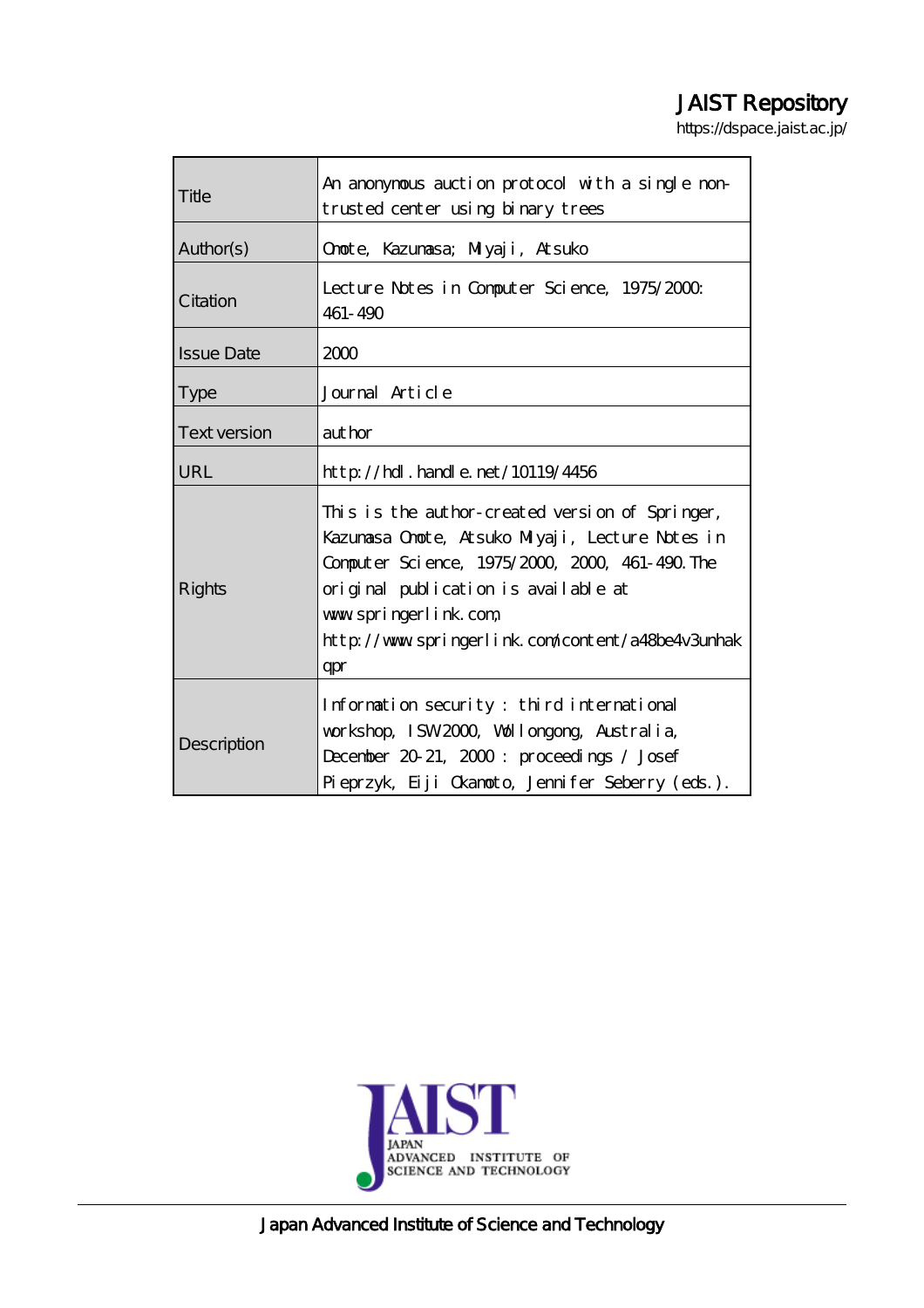## An anonymous auction protocol with a single non-trusted center using binary trees

Kazumasa OMOTE<sup>†</sup> and Atsuko MIYAJI<sup>†</sup>

School of Information Science Japan Advanced Institute of Science and Technology, Asahidai 1-1, Tatsunokuchi, Nomi, Ishikawa, 923-1292 JAPAN E-mail: {omote, miyaji}@jaist.ac.jp

Abstract. Some works about an electronic auction protocol have been proposed[2, 3, 4, 5, 6, 8, 11, 12]. An electronic auction protocol should satisfy the following seven properties: (a)Fair of bidders; (b)Security of bids; (c)Anonymity; (d)Validity of winning bids; (e)Non-repudiation;  $(f)$ Robustness; and  $(g)$ Efficient bidding points. As for anonymity, previous protocols assume some entities like a dealer or plural centers to be trusted. In this paper, anonymity is realized without a trusted center, maintaining both computational and round complexity low. Furthermore, we represent a bid efficiently by using binary trees: for  $2^k$  bidding points, the size of the representation of bids is just  $k$ . Previous works investigating a sealed-bid auction aim at "efficiency" but not "entertainment" seen in English auction  $[2, 4, 5, 6, 11, 12]$ . We introduce a new idea of entertainment to the opening phase by decreasing winner candidates little by little. Our protocol has the following three main features in addition to the above seven properties: perfect anonymity(a single non-trusted center), efficient bidding points and entertainment.

keywords anonymity, sealed-bid auction, bidding points, entertainment, one way function

### 1 Introduction

Auction is a price-decision system based on a market principle, but not a fixed price. An auction price would reflect a market price more clearly than a fixed price since it is decided by bidders. There are many different types of auction. An English auction is the most familiar type. In an English auction, each bidder offers the higher price for goods one by one, and finally a bidder who offers the highest price gets the goods. Each bidder participates in the price-decision process and enjoy it. So an English auction has a feature of entertainment as well as a price-decision system. A sealed-bid auction is another type, in which each bidder secretly submit a bid to a center only once. Therefore a sealed-bid auction decides the price more efficiently than an English auction. However, all bidders cannot enjoy the price-decision process. A sealed-bid auction would not have a feature of entertainment. In real(i.e. non-electronic) auction, both types are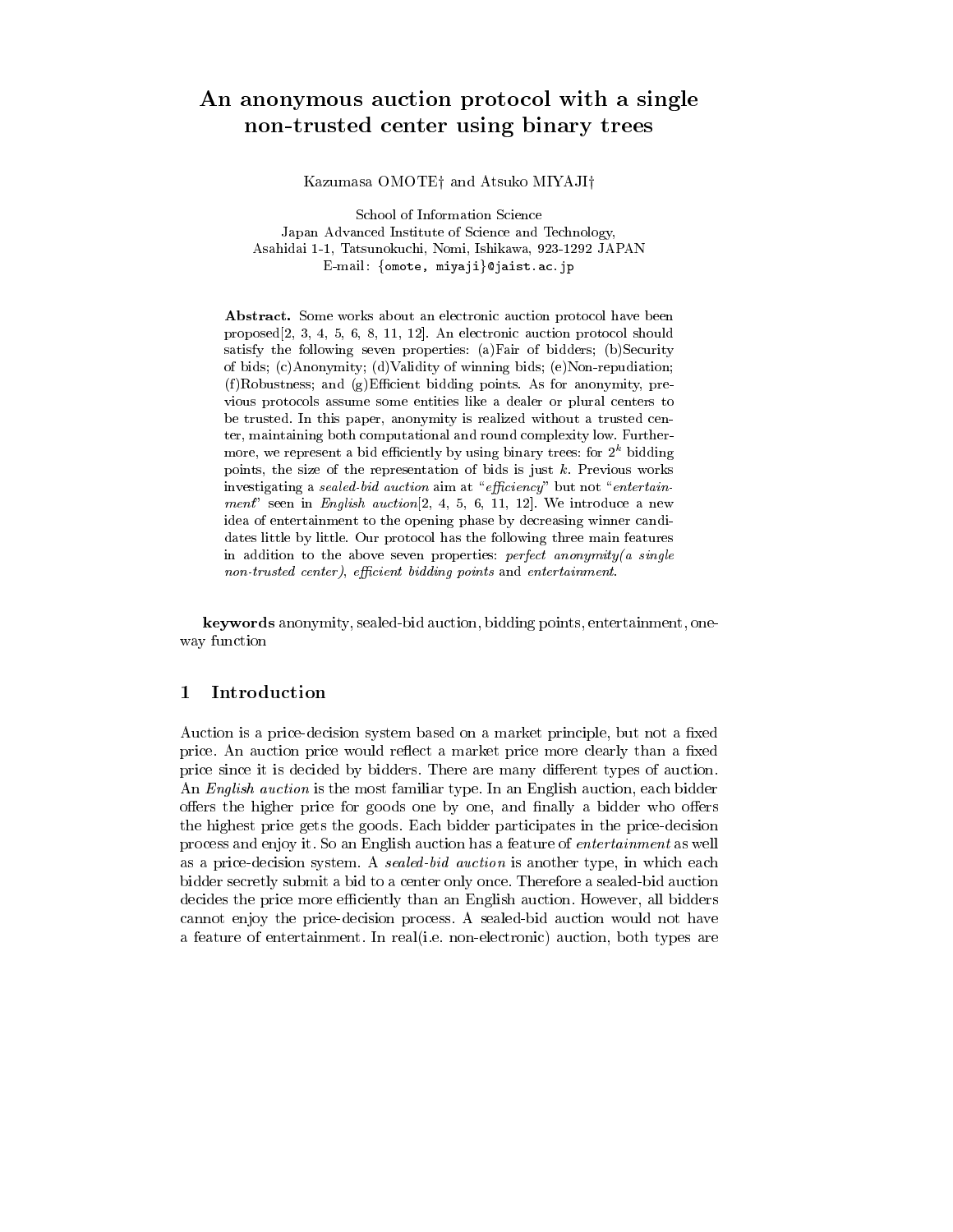held and desired. On the other hand, many electronic auction protocols realize a sealed-bid auction[2, 4, 5, 6, 11, 12]. We note that all electronic auction aims at efficiency but not a feature of entertainment.

There are mainly three entities in an auction, a center $(\mathcal{C})$ , a vendor $(\mathcal{V})$  and a bidder $(\beta)$ . This basic component is also used in an electronic auction. Each role is as follows:

- ${ \bf Center}(\mathcal{C})$ : This includes an auctioneer. A center sponsors several auctions.
- **Vendor**( $V$ ): Vendor wants to sell her/his goods and is registered to a center.
- ${\bf B}$ idder( $\beta$ ): Bidder wants to buy goods and is registered to a center.

 $V$  only requests an auction to C and communicates with neither C nor B while an auction is held. An auction process is conducted between  $\mathcal C$  and  $\mathcal B$ . The following are seven properties that are required in an electronic auction protocol:

- (a) Fair of bidders: all bidders can look a proper polling on Internet.
- (b) Security of bids: nobody can forge(falsify) and tap a bid.
- (c) Anonymity: nobody know the correspondence of a bidder to a bid even after the opening phase. Note that, in electronic auction, this does not mean the secrecy of loosing bids. Anonymity that dose not reveal which bidder except for a winner has bid at what bid can be realized even if some loosing bids are revealed.
- (d) Validity of winning bids: a protocol can prove that a winning bid is the highest or the lowest values of all bids.
- (e) Non-repudiation: a winner cannot deny that he/she submitted the winning bid after the bid is opened.
- (f) **Robustness:** even if a bidder sends an invalid bid, the auction process is unaffected.
- (g) **Efficient bidding points:** if the bidding points are set up discretely, many bidding points are desirable.

In addition to the above seven properties, a sealed-bid auction requires the following property.

(h) Secrecy of loosing bids: a protocol keeps loosing bids secret.

Apparently the secrecy of loosing bids is not required in an English auction since all loosing bids are revealed. Therefore the necessity of secrecy of loosing bids depends on targeting what electronic auction. As we will describe below, we aim at a sealed-bid auction with a feature of an English auction. So our protocol reveals only part of distribution of bids but not reveal loosing bids directly.

Various works about electronic auction have been proposed [2, 3, 4, 5, 6, 8, 11, 12]. In [8], the timing is considered when each bidder sends a bid in realtime electronic auction on Internet. A sealed-bid auction protocol is investigated in  $[2, 4, 5, 6, 11, 12]$  and a *second-price auction* protocol is discussed in  $[3]$ . A second-price auction is a kind of sealed-bid auction: a bidder who offers the highest price gets goods in the second price. For anonymity, a bid[2, 3, 4] or the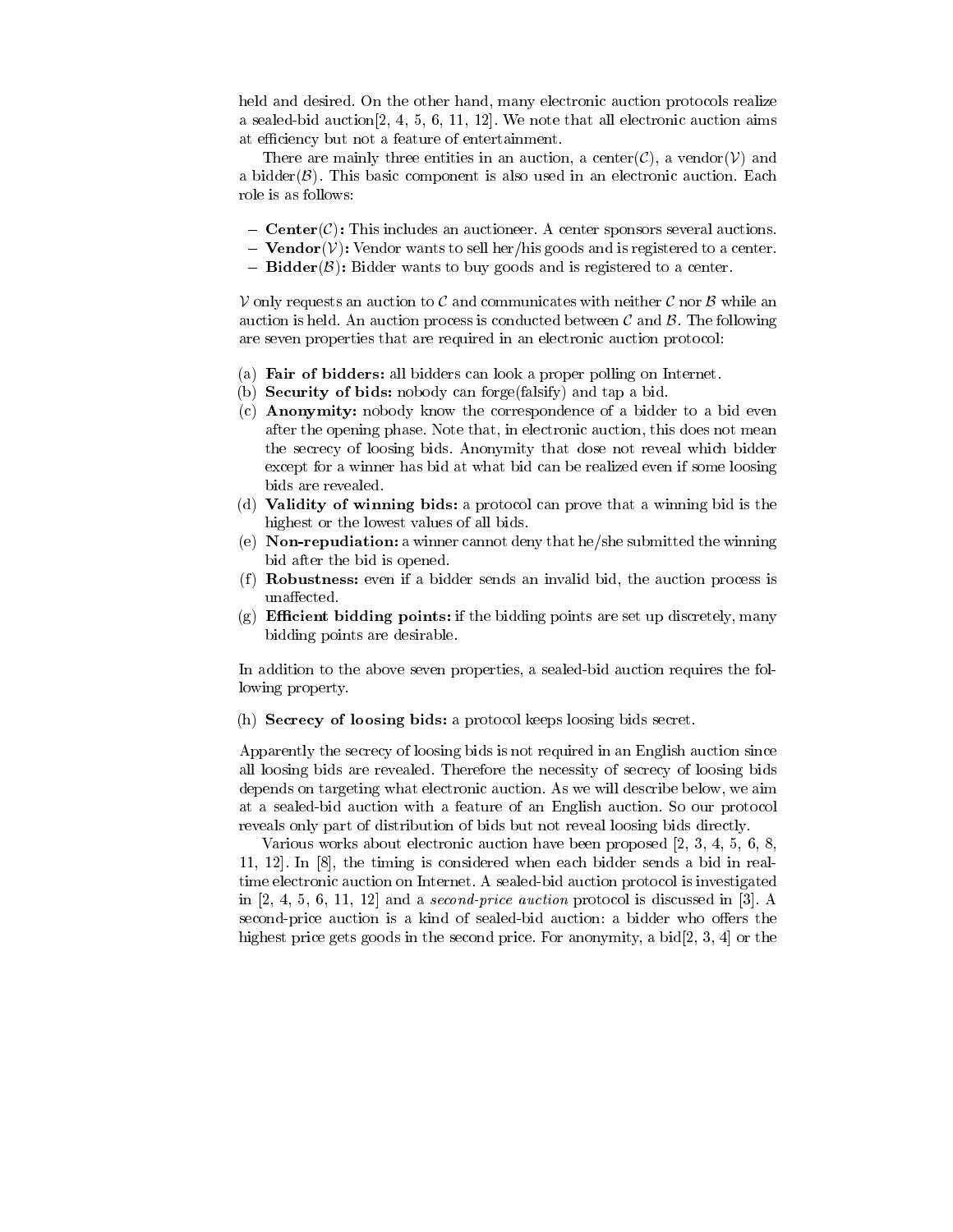opening function[11] is distributed among centers by using the secret sharing technique[13]. In this technique, however, anonymity on the correspondence of a bidder to a bid should leak out by a dealer[2] or a collusion of centers forming a quorum[3, 4, 11]. On the other hand, the scheme[6] cannot satisfy the anonymity for the center, in which the secret sharing technique is not used. To sum up, the previous protocols assume that some entities like a dealer or centers to be trusted. Usually plural centers require more communication cost [2, 3, 4] or more computation amount[11]. On the other hand, [5, 12] realize anonymity without a trusted center, however unfortunately both computational and round complexity to bidders are rather high in the opening phase. [5] uses not a public key cryptosystem but a one-way hash function by introducing the way of \PayWord"[10], which exceedingly decrease the computational complexity. Although such a technique is used, high round complexity to bidders is required for anonymity without a trusted center. In this paper, anonymity on the correspondence of a bidder to a bid is realized without a trusted center, maintaining both computational and round complexity low. In a sense our protocol realizes "perfect anonymity", and also realizes "non-trusted center".

The bidding points are set up discretely in advance in order to realize an anonymity[3, 4, 5, 11, 12]. Therefore the more bidding points are set up, the less probability of tie decreases. In [4], the size of representation of bids directly depends on the number of bidding points: for  $k$  bidding points, the size of the representation of bids is just  $k$ . Therefore the more bidding points are set up, the more communication amount is required in the bidding phase. Although the bidding points are expressed rather efficiently by logarithm expression[3], both protocols[3, 4] can handle neither tie bids nor invalid bids well: they cannot specify the winners or how many winners there are if the same winning bids or invalid bids are submitted. On the other hand, in  $[11]$  a bid is expressed efficiently as an encryption of a known message, which does not depend on the number of bidding points. Therefore it improves the representation of bids. However, unfortunately it costs much computation time in the opening phase: it repeats n times decryption of ElGamal or RSA cryptosystems until the winning bids are decided, where  $n$  is the number of bidders. Apparently it is not suited for handling many bidders. In this paper, a bid is represented efficiently by using binary trees: for  $2^k$  bidding points, the size of the representation of bids is just  $k$ . Furthermore, the computational and round complexity in the opening phase depends on only (probabilisticly) k, but not the number of bidders. Our protocol can well handle both tie bids and many bidders, and also represents a bid efficiently for many bidding points.

Up to the present, all auction protocols  $[2, 3, 4, 5, 6, 8, 11, 12]$  aim at realizing sealed-bid auction faithfully, whose concern is "anonymity" and "efficiency". Entertainment seen in a real English auction has not been discussed before. In this paper, we introduce a new idea of entertainment to the opening phase by decreasing winner candidates little by little. Our price-decision process looks like a winner-decision process in lottery tickets. Note that the computational and round complexity in the opening phase is negligible low, which depends on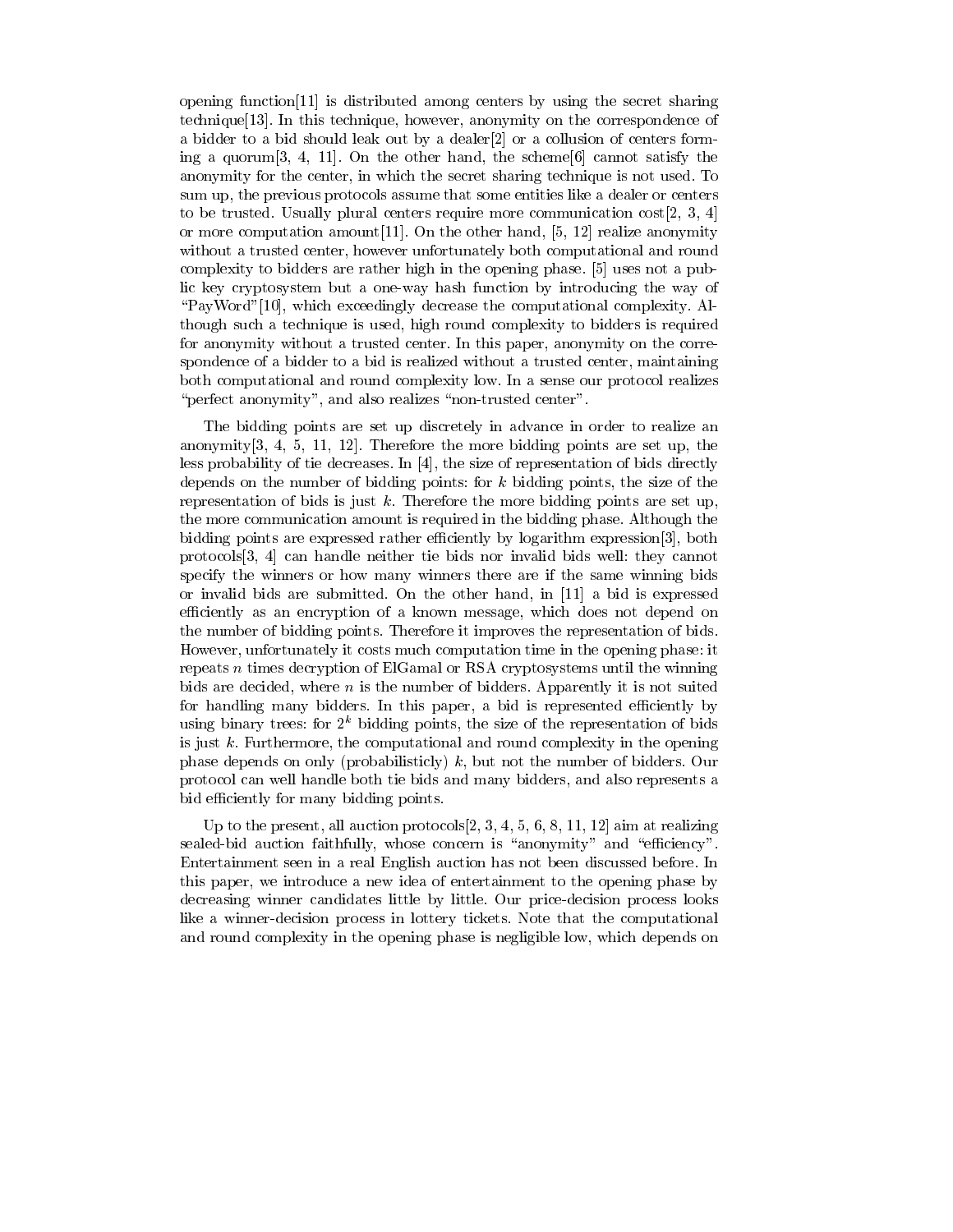only (probabilisticly) k for  $2^k$  bidding points, but not on the number of bidders.

Our electronic auction protocol satisfies the above seven properties. Main features in our protocol is as follows:

- Perfect anonymity with low computational and low round complexity (a single non-trusted center): Perfect anonymity means that nobody(including a center) can identify a bidder for her/his bid except for a winning bid even after the opening phase. Our protocol realizes perfect anonymity with both low computational and low round complexity.
- Efficient bidding points: a bid is represented efficiently by using binary trees: for  $2^k$  bidding points, the size of the representation of bids is just k.
- **Entertainment:** Entertainment means that many bidders can enjoy the opening phase by decreasing winner candidates little by little.

This paper is organized as follows. Section 2 summarizes as a previous work. Section 3 explains our basic model and presents two practical schemes, one based on DLP and the other based on a one-way hash function. Section 4 investigates attacks against our scheme. Section 5 discusses the properties of our protocol. Section 6 presents performance of our protocol.

#### $\overline{2}$ Previous Work

In this section, we summarize the outline of [4] and discuss the weaknesses.

#### 2.1 Outline

First C sets L bidding points  $\{v_1, \dots, v_t, \dots, v_L\}$  and L encryption function  ${E_1 \cdots, E_t \cdots, E_L}$  according to each bidding point. C keeps each inverse function  $\{E_t^{-1}\}$ . A winner who bids the highest value gets goods in the highest value. We describe how  $\mathcal{B}_i$  with an identity information  $ID_i$  places a bid  $v_{b_i}$ . The bid vector  $M_i(t)$  for  $B_i$  is as follows:

$$
M_i(t) = \begin{cases} E_t(ID_i) & \text{if } b_i \le t, \\ 0 & \text{otherwise.} \end{cases}
$$

We explain how to find the highest bid from the bid vectors. Given bid-vectors of all bidders, each element in the same bidding point are added to sum-vector  $M(t)$ :

$$
M(t) = \sum_{i} M_i(t) \qquad (1 \le t \le L). \tag{1}
$$

If  $M(t)$  is zero, it means that nobody bids  $v_t$ . The winning bid  $v_t$  is given by the first t that  $M(t)$  is non-zero. If only one bidder bids  $v_t$  (a winning bid), he/she is identified by  $ID_i$  using the inverse function  $E_i$ .

This protocol uses secret sharing technique [13] since  $\mathcal C$  can know the correspondence of a bidder to a bid from  $M_i(t)$ . Each bid vector  $M_i(t)$  is distributed among centers in order to keep all bids secret against centers.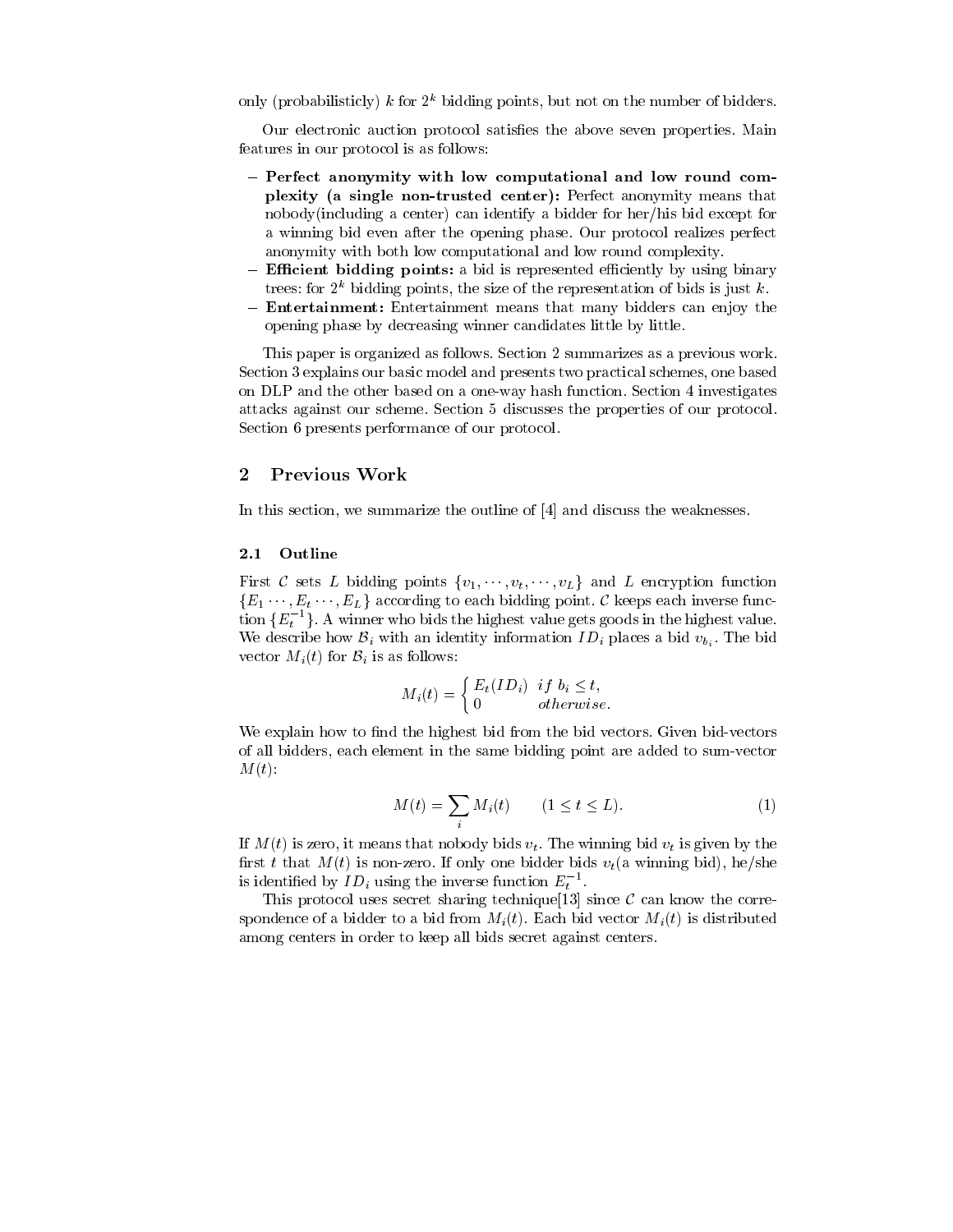#### $2.2$ **Weaknesses**

There are four weaknesses in [4].

- { Anonymity on the correspondence of a bidder to a bid should leak out by a collusion of centers forming a quorum.
- This protocol can handle neither tie bids nor invalid bids well: they cannot specify the winners or how many winners there are, if the same winning bids or faulty bids are submitted.
- The size of representation of bidding points directly depends on the number of bidding points: for k bidding points the size of the representation of bids is just  $k$ .
- ${ A}$  winner is decided as soon as sum-vector M is computed. Therefore any bidders cannot enjoy the opening phase.

#### 3 **Our Protocol**

We propose an auction protocol which satisfies a perfect anonymity on the correspondence of a bidder to a bid except for a winning bid even after the opening phase, efficient bid representation by using binary trees, and a feature of entertainment in the opening phase. For simplicity, we assume the winners to be the one who bids the highest value among a set of bidding points.

## 3.1 Explanation of Notations

- n: number of bidders
- k: number of bid class
- L: number of bidding points  $(L = 2^{\circ})$
- i: an index for  $\mathcal{B}$   $(i = 1, \dots, n)$
- $r_i, R_i$ : a random number for  $B_i$
- $x_i$  a secret key for  $\mathcal{B}_i$
- $y_i$  : a public key for  $B_i$
- $\mathbf{M}_i$  : a bid vector for  $\mathcal{B}_i$
- $f(t)$  : a one-way function (e.g. DLF, a hash function)

### 3.2 Preliminary

- ${\sf I}$  Initialization: C sets up a one-way function f and publishes f to all B.
- **Requesting by vendor:**  $V$  requests an auction to  $C$  to sell her/his goods.
- Entry of bidders: Before starting an auction, bidders which want to buy goods execute the following procedure: first make a pair of secret key  $x_i$  and public key  $y_i$ , send  $y_i$  to  $\mathcal C$  and get its certificate by a center.
- ${\sf ~Setting~up~of~ bidding~points:~\mathcal{C}~sets~up~L=2^k~bidding~points~for~goods~}$ requested by L.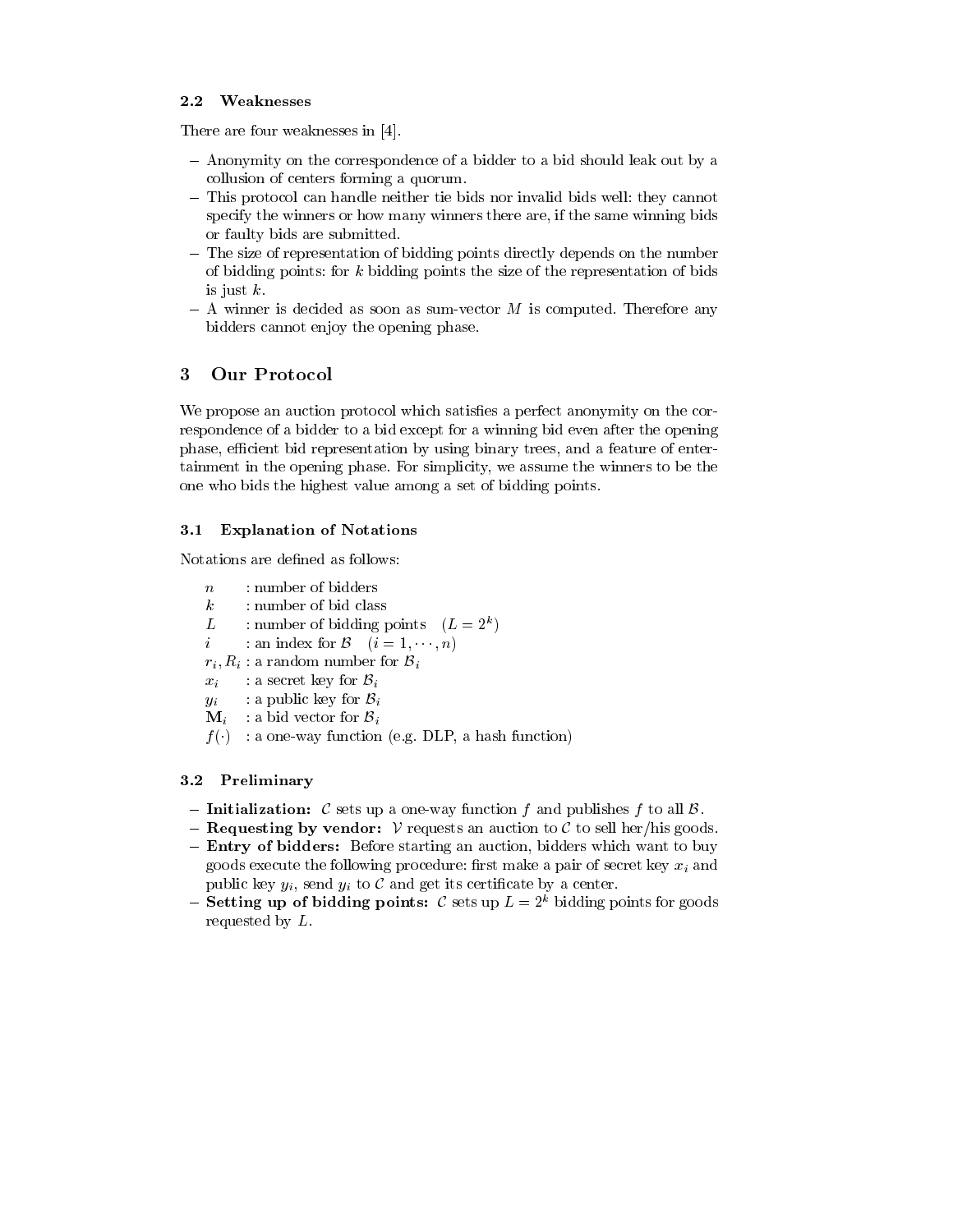

Fig. 1. Example of Bidding Points

#### 3.3 Bidding Points

A binary number denotes the value of a bidding point. For example, we see that eight bidding points are given by three classes in Figure 1. Generally, there are  $Z^*(\equiv L)$  bidding points for k classes. Note that a bid is represented by a bid vector  $M_i$ , whose size depends on only k. As a result, it is possible to handle many bidding points.

In our protocol, bidding points have two properties as follows:

- 1. In a representation of a bid, a binary number 0 or 1 expresses whether a bid opens the next class or not.
- 2. A binary expression can set up more bidding points. This can reduce the probability of tie.

#### 3.4 Bidding Phase

A bid sent by  $\mathcal{B}_i$  to C is represented by a bid vector  $\mathbf{M}_i$ . The format of  $\mathbf{M}_i$  is defined as follows:

$$
\mathbf{M}_i = [class\ 1, \quad class\ 2, \quad \cdots, \quad class\ k, \quad ID_i].
$$

The bid vector  $M_i$  consists of the value expressing 0 or 1 in each class and the identification information of  $B_i$  in the last row. This  $ID_i$  cannot be opened unless  $\mathcal{B}_i$  is a winner candidate. Therefore anonymity even for C is satisfied.  $\mathbf{M}_i$ is opened from class 1 to  $ID_i$  one by one. By using  $ID_i$ , we can confirm who places a highest bids. We explain how  $\mathcal{B}_i$  places a bid. For simplicity,  $\mathcal{B}_i$  places a bid  $v_{b_i} = (1 \cdots 1 \mathbf{0} \mathbf{1} \cdots 11 \mathbf{0} \mathbf{1})$  that t-th and  $(k-1)$ -th bits are 0. Then bid vector  $M_i$  is as follows:

$$
\mathbf{M}_{i} = \left[ f^{k}(r_{i}) + f^{k-1}(r_{i}), \cdots, f^{k-t+1}(r_{i}) + R_{i,k-t}, f^{k-t}(r_{i}) + f^{k-t-1}(r_{i}), \cdots, f^{k-t+1}(r_{i}) + R_{i,1}, f(r_{i}) + r_{i}, r_{i} + x_{i} \right]
$$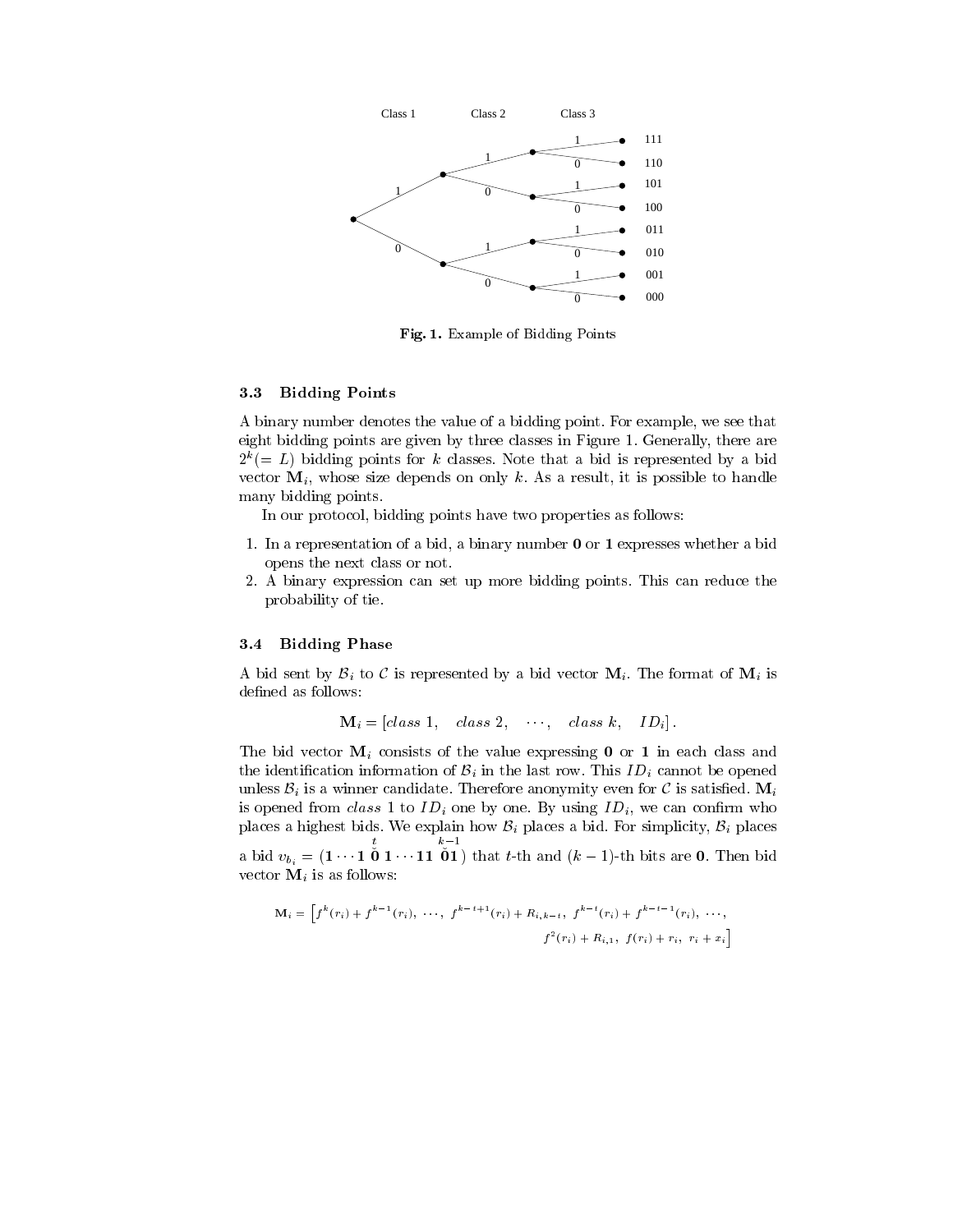Here we denote s-th row of  $\mathbf{M}_i$  by  $M_{i,s}$   $(1 \leq s \leq k+1)$ .

**Step 1.**  $\mathcal{B}_i$  generates a random number  $r_i$  and computes  $f(r_i), \dots, f^k(r_i)$  by using a one way function  $f$  and  $r_i$ .

**Step 2.**  $\mathcal{B}_i$  constructs a bid vector  $\mathbf{M}_i$  corresponding to  $v_{b,i}$ :

$$
(1 \le s \le k) \quad M_{i,s} = \begin{cases} f^{k-s+1}(r_i) + f^{k-s}(r_i) & \text{if } s \text{-th of } v_{b_i} = 1\\ f^{k-s+1}(r_i) + R_{i,k-s} & \text{if } s \text{-th of } v_{b_i} = 0, \end{cases}
$$
\n
$$
M_{i,k+1} = r_i + x_i,
$$

where  $R_{i,k-s}$  is a random number and  $x_i$  is  $\mathcal{B}_i$ 's secret key. **Step 3.**  $\mathcal{B}_i$  has to keep  $\{r_i, f(r_i), \dots, f^k(r_i)\}$  secret, but has to posses only  $\{f^k(r_i), f^{k-t}(r_i), f(r_i)\}\$ as opening keys.

Step 4.  $\mathcal{B}_i$  sends  $\mathbf{M}_i$  to  $\mathcal{C}$ , where  $\mathbf{M}_i$  does not need to be encrypted, because  $\mathcal{B}_i$  keeps the opening key  $f^k(r_i)$  secret to conceal the value of  $v_{b_i}$ .

Our bid vector has the following features:

- 1. Anonymity of the correspondence of a bidder to a bid is satised as long as opening keys are kept secret.
- 2. If one opening key is posted, then each row of  $\mathbf{M}_i$  is opened one by one till the row corresponding to " $0$ " in a bid. However the row next to " $0$ " in a bid is never opened as long as the next opening key is kept secret.
- 3. Everybody can verify the validity of a bid vector by checking  $f^* \to (r_i) = 1$  $f(f - (r_i))$ , both of which are open to everybody.
- 4. Bid vectors for only bidders who place the highest bid are opened one by one till the last row, in which their secret key is set. Furthermore everybody can confirm that the validity of both the highest bid and winners.

#### 3.5 Opening Phase

This section presents the opening phase in our protocol. First  $\mathcal C$  opens both each bid vector and each public key for bidders on Internet. Note that nobody gets



Fig. 2. Opening Example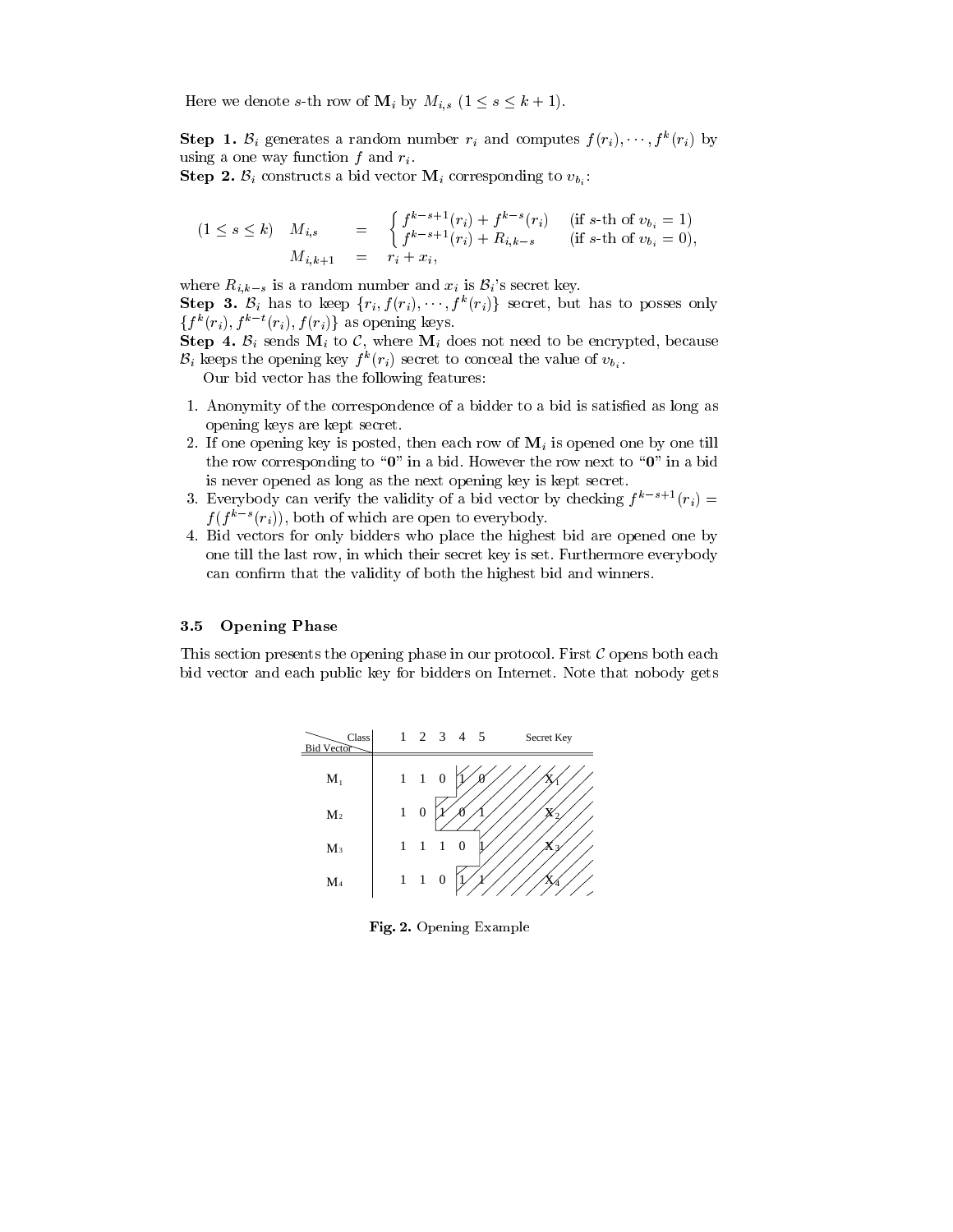any information about the correspondence of a bidder to a bid. For simplicity, we assume that a bid  $v_{b_i}$  for  $\mathcal{B}_i$  in section 3.4 is the highest in this auction.

**Subset 1.** Each  $\mathcal{B}_i$  sends the first opening key  $f^k(r_i)$  to C. Then each bid vector  $\mathbf{M}_i$  is opened till the row corresponding to "0", while  $f^{k-t+1}(r_i) = f (f^{k-t}(r_i))$ is confirmed. On the other hand, everybody can confirm  $\mathbf{0}$  of t-th row in  $\mathbf{M}_i$  by checking  $f^{k-t+1}(r_i) \neq f(R_{i,k-t}).$ 

**[Step 2]** Only bidders  $\mathcal{B}_i$  whose bid vectors are opened to the lowest bid send the next opening key (e.g.  $M_3$  in Figure 2). In this case, the next opening key is  $f^*$  for  $(r_i)$ . In the same way as  $\mathbf{Step 1}$ , this procedure continues till the last row. Note that  $\mathcal{B}_i$ 's secret key is not opened as long as  $\mathcal{B}_i$  keeps the final opening key secret.

**[Step 3]** Everybody can confirm that  $\mathcal{B}_i$  is the winner of bid vector  $\mathbf{M}_i$  by checking a pair of public key  $y_j$  and the secret key  $x_j$ , which is revealed in the last row.

#### 3.6 Schemes based on a practical one-way function

We will present two examples of one-way function f, one is  $DLP[1]$  and the other is hash function.

[DLP] C selects a large prime p and  $g \in Z_p^*$  with prime order q. Then a one-way function f is set to  $f(r) = g^r \pmod{p}$ .

[One-way hash function] Let  $h(\cdot)$  be a cryptographically strong hash function such as SHA-1[7] or MD5[9]. Then a one-way function f is set to  $f(r) = h(r)$  in the same way as  $"PayWord"$ [10].

#### 4 Attacks

This section discusses some attacks against our protocol.

#### $4.1$ Invalid bid vector

We investigate that any invalid bid does not have an influence on the auction proceedings. Figure 3 shows two types of invalid bid vector:

- 1. a bidder does not embed her/his secret key into the last class in a bid vector [Figure  $3-M_3$ ],
- 2. a bidder does not embed the proper opening key into a bid vector [Figure  $3 \mathbf{M}_4$ .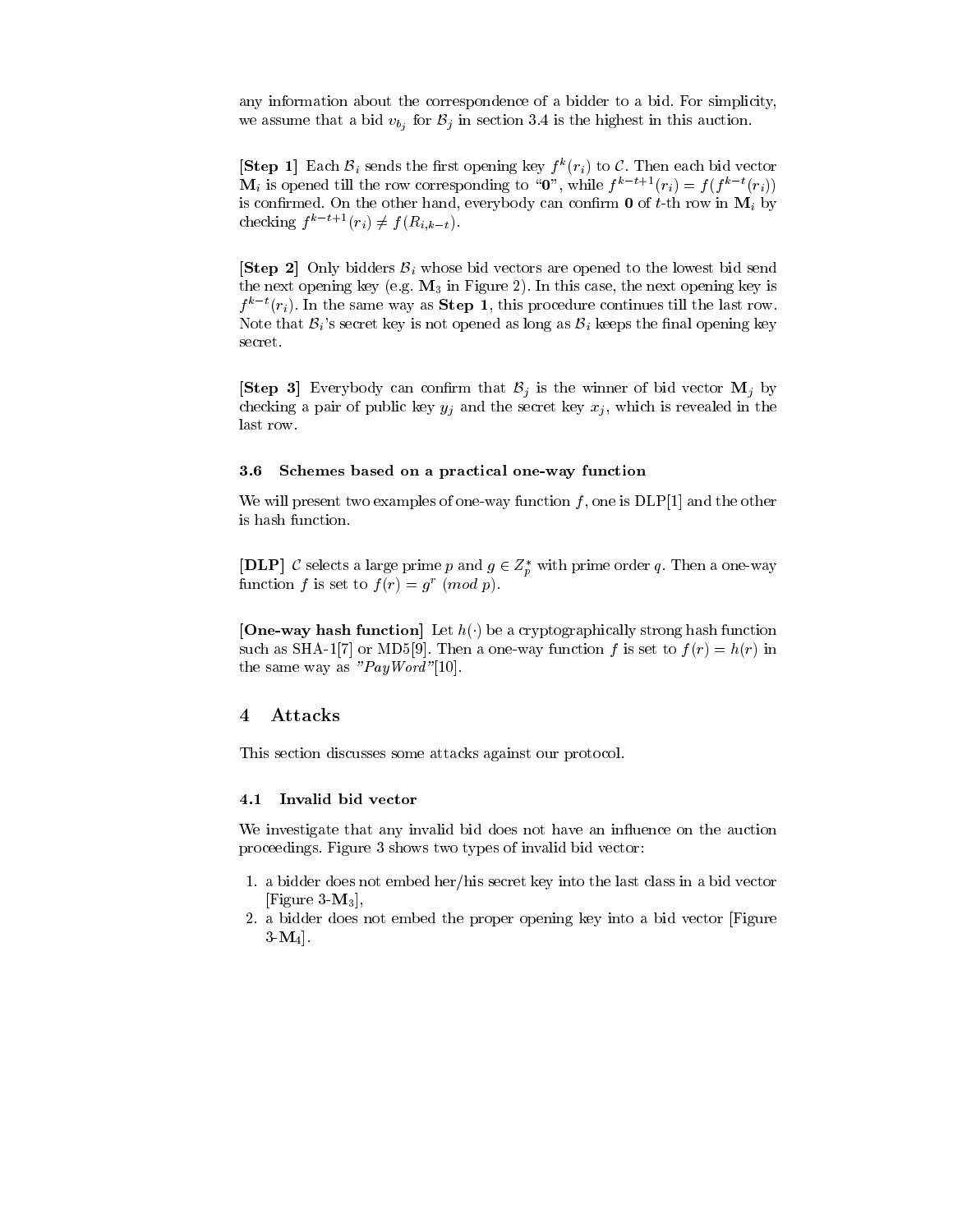

Fig. 3. Examples of invalid bid

First we discuss the case 1. Unless  $M_3$  is a winner candidate, there is no problem:  $M_3$  is simply ignored. If  $M_3$  is a winner candidate like Figure 3, nobody can identify  $\mathcal{B}_3$ , because  $\mathbf{M}_3$  is not embedded  $\mathcal{B}_3$ 's secret key. In such a case, M3 is simply removed from this auction as an invalid bid. In our protocol, a bid vector is opened from the highest bid. Therefore the auction proceedings may just continue except for an invalid bid vector.

Next we discuss the case 2. Both  $M_1$  and  $M_4$  are winner candidates except for  $M_3$ . However, nobody can open the class 4 of  $M_4$  since  $M_4$  is not embedded into the proper opening key in the class 4. In such a case,  $\mathcal{B}_4$  is also ignored. Therefore  $M_1$  is an only winner candidate. The opening phase continues except for  $M_3$  and  $M_4$ .

In our protocol, we cannot identify the invalid bidders in the same way as [3, 4, 5, 11, 12]. However our protocol has a feature that each bid vector of bidders is independently opened. Therefore even if an invalid bidder places a bid vector, the auction proceedings will be unaffected: all invalid bids are simply ignored. So our protocol satisfies disturbing resistance, i.e. *robustness*.

#### 4.2 Group Collusion

We investigate group collusion attacks by some bidders: attackers want to get goods in the lowest price available. For simplicity, let  $\{I_1, I_2, I_3\}$  be an invalid group. There are three cases of group collusion seen in Figure 4, which expresses a part of binary tree in bids:

**Case 1**(Figure 4-(a)): there are only plural invalid bidders  $I_1$ ,  $I_2$  and  $I_3$  in higher trees(Tree 1).

**Case 2**(Figure 4-(b)): there are only one invalid bidder  $I_1$  in higher trees.

**Case 3**(Figure 4-(c)): There is no invalid bidder but there are some valid bidders  $V_1$ ,  $V_2$  and  $V_3$  in higher trees.

In the case 1, attackers can get goods in the lowest bid of  $I_3$  by canceling two bids of  $I_1$  and  $I_2$ . However in both case 2 and case 3, it is impossible for attackers to control the winning bid. Furthermore, if an attacker  $I_1$  places the highest bid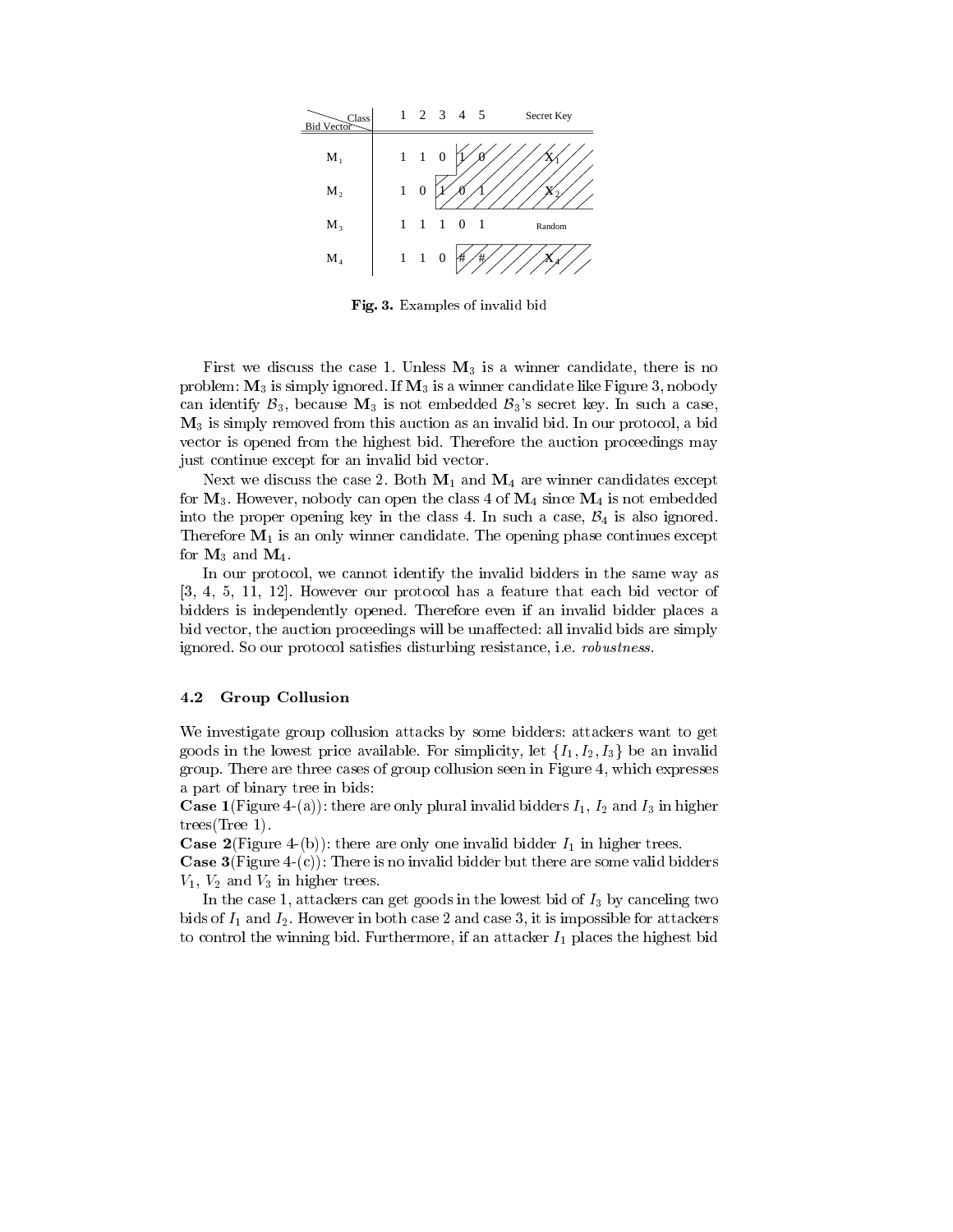

Fig. 4. Group Collusion

of all bid points, then  $I_1$  cannot deny the winning bid after the opening phase. To sum up, attackers can control the winning bid only in the case 1 since attackers cannot get goods in the lower price than that of valid bidders. Therefore such collusion attackers have little influence on the auction proceedings.

C may solve this group collusion by placing some bids randomly since C makes it hard for invalid bidders to control a winning bid. Of course  $\mathcal C$  should place some bids near the winning bid.

### 5 Properties

Our protocol satisfies the following properties:

- Fair of bidders All bidders can look a proper polling on Internet.
- Security of bids Security of bids means that: 1. Before the opening, a bid cannot be revealed. 2. Any bidder can check whether her/his bid is not forged. In our protocol, each row of a bid vector consists of two random numbers  $f(r_i) + r_i$  and  $r_i + r_j$  by using a one-way function f and a random number  $r_i$  and  $r_i$ . As for the former,  $r_i$  is kept secret as long as  $f(r_i)$  is not opened, whose security depends on  $f$  . As for the latter,  $r_i$  is chosen randomly, and  $r_i$  is kept secret as long as the next row is not opened. Therefore the security also depends on  $f$ . The security on attacks of using all row data in a bid vector also depends on  $f$ . On the other hand, if a bid is falsified, then the corresponding bidder can easily notice the faulty bid since all bid vectors are opened on Internet.
- ${~\bf Anonymity-}$  In our protocol, only a winner's secret key is revealed, which identifies the corresponding bidder. On the other hand, other secret keys are kept secret even after the opening phase. As a result, nobody (including a center) can know the correspondence of a bidder to a bid except for a winner.
- **Validity of winning bids** Since bid vectors are opened one by one from the higher bid, apparently a winning bid is the highest of all bids. Moreover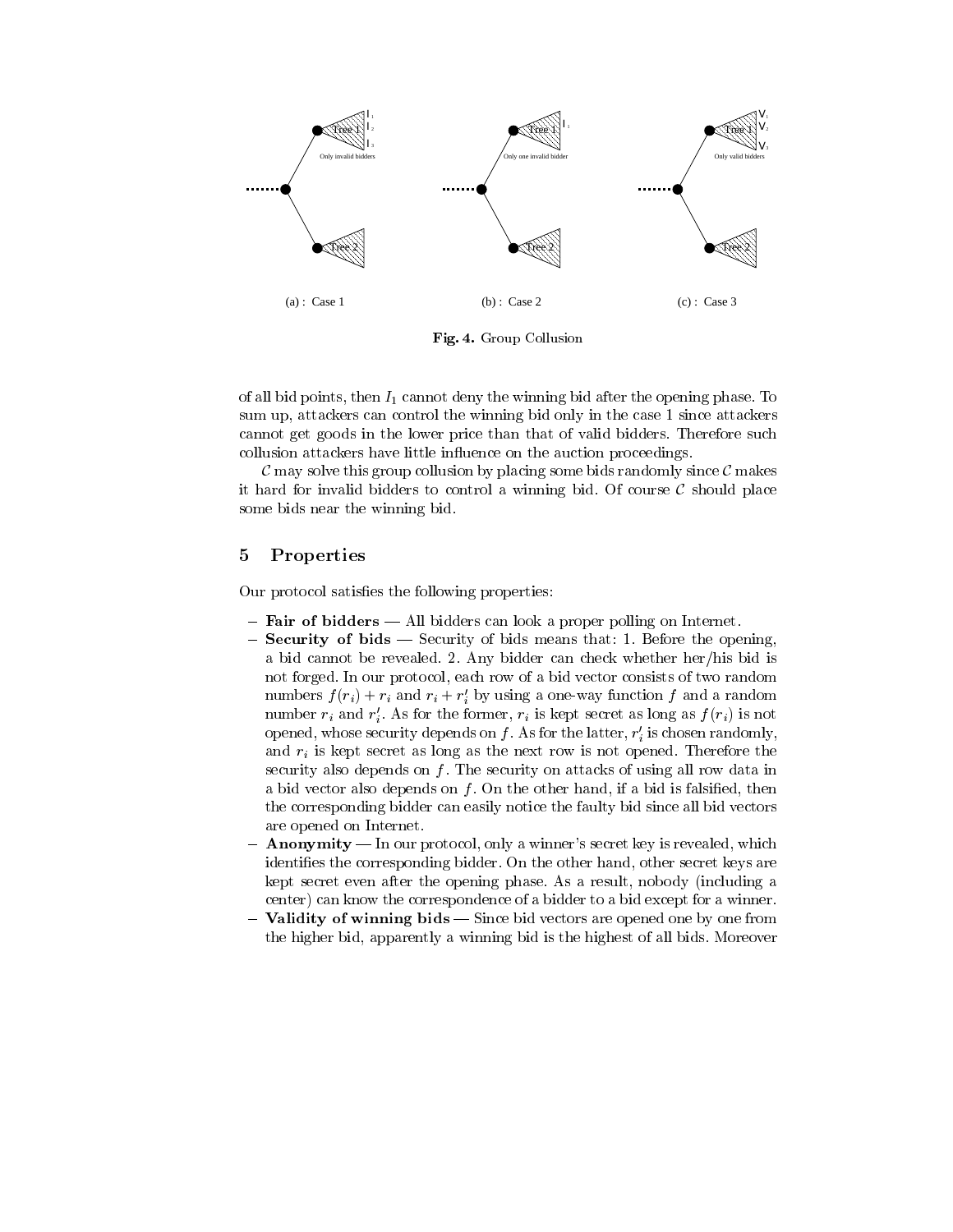Table 1. Performance

|                 |                 |                                    | Total communication amount (bit) Each bidder's computation amount |         |
|-----------------|-----------------|------------------------------------|-------------------------------------------------------------------|---------|
|                 | Bidding         | Opening                            | Bidding                                                           | Opening |
| $\vert 4 \vert$ | $1024(2^k-1)mn$ |                                    | $\mathcal{D}$ $\cdot$ $2^k$                                       |         |
| <b>DLP</b>      | $1024(k + 1)n$  | $1024(2-\frac{1}{2k})n$            | $\mathcal{D}\cdot k$                                              |         |
| Hash            | $160(k + 1)n$   | 160 $\left(2-\frac{1}{2k}\right)n$ | $\mathcal{H} \cdot k$                                             |         |

the validity of a bid vector is easily checked by a one-way function and secret key.

- ${\bf Non-repudiation A}$  winner  ${\cal B}_i$  cannot deny her/his bid since  ${\cal B}_i$ 's secret key is revealed. key is revealed. The contract of the contract of the contract of the contract of the contract of the contract o
- ${\sf \bf = \textbf{Robustness} \textcolor{red}{\boldsymbol{\text{}}}}$  Our protocol has a feature that each bid is independently opened. Therefore if invalid bids are placed, the auction proceedings will be unaffected: invalid bids are simply ignored.
- ${\bf -}$  Entertainment  ${\bf -}$  English auction has an entertainment that it does not only decide a winner but also pleases all participants until the winner is decided. In our protocol, we introduce a feature of entertainment to the opening phase by decreasing winner candidates one by one, which looks like a winner-decision process in lottery tickets. Since we aim at a feature of entertainment, our protocol reveals only part of distribution of bids. However our protocol does not reveal the whole distribution of bids like [2, 6], and what is still better, satisfies anonymity.
- ${\bf -Tie}$  In electronic auction protocol, bidding points are often set discretely[3, 4, 5, 11, 12]. In such a situation, two properties should be required: 1. Winners should be specied even if two or more bidders place the same winning bid. 2. The probability of tie should be reduced by setting many bidding points. As for the former, our protocol can specify the winners in the case of the same winning bids. As for the latter, our protocol can set many bidding points like 2<sup>k</sup> , maintaining computational, communicational and round complexity of  $B_i$  or  $C$  low, all which depend on  $k$ . Furthermore the probability of tie can be reduced.

### 6 Performance

In this section, we compare our protocol with [4] from the point of view of communication and computation amount, which are shown in Table 1. Here let the number of bidding points and bidders be  $2^k$  and n, respectively. In [4], plural centers are required, whose number is denoted by  $m \ (\geq 2)$ . We assume a one-way function  $f$  to be DLP or a 160-bit output one-way hash function, whose output size is denoted by  $|f|$ . In [4], the communication amount in the bidding phase depends on  $2^k$  and m. On the other hand, in our protocol the communication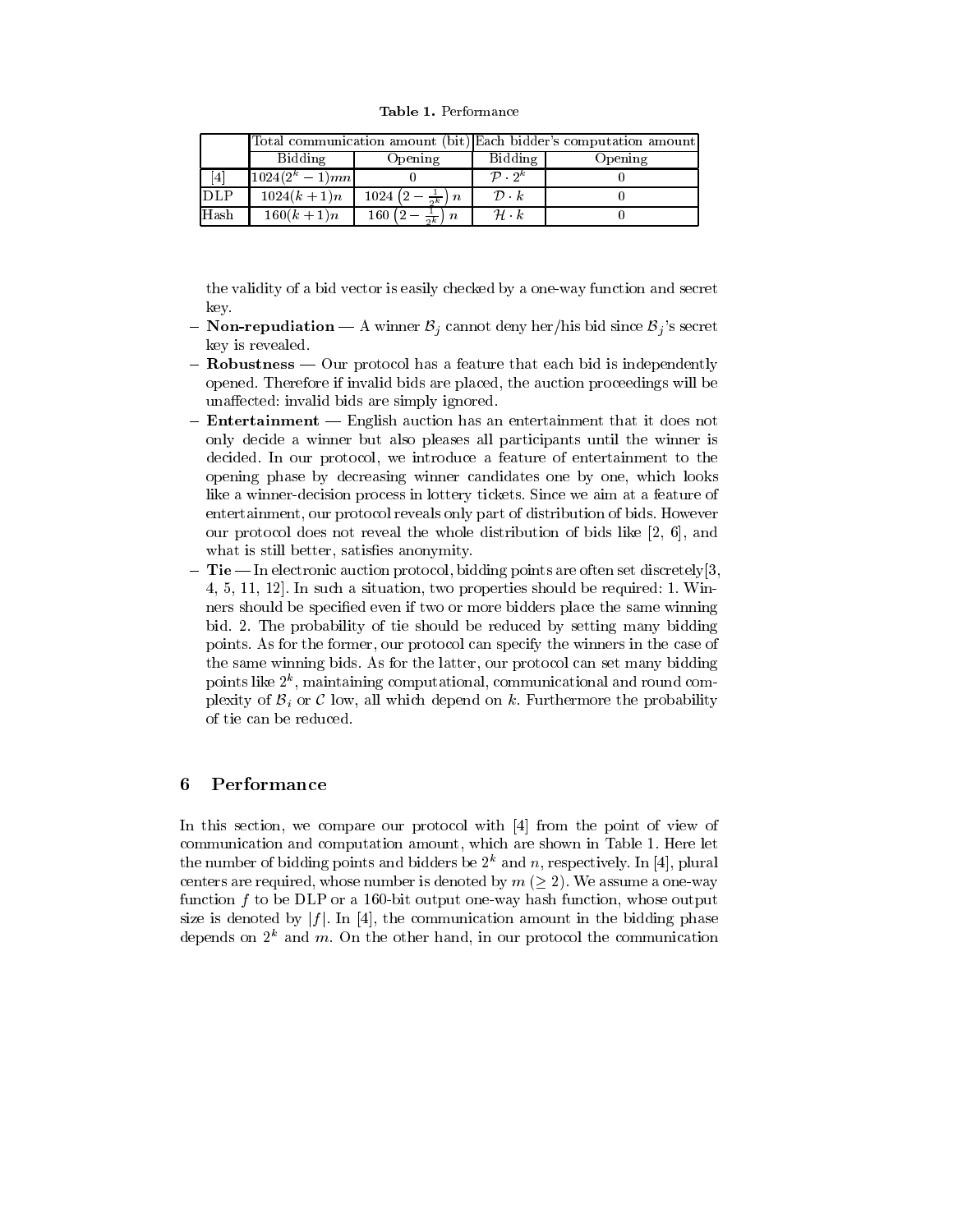amount depends on only  $k$  since only a single center is sufficient for anonymity. Therefore the communication amount can be dramatically reduced.

Next we discuss the communication amount in the opening phase. Since we aim at a feature of entertainment, communication between  $\mathcal{B}_i$  and C is required in the opening phase. But we will see in Table 1 that the communication amount in the opening phase is negligible small. For simplicity, we assume that there are  $\frac{1}{2^i}$  bidders in each branch of class  $i$  on the average, who send an opening key in probability  $\frac{1}{2}$ . Therefore the communication amount in the opening is at most

$$
|f|\left(n+\sum_{i=1}^k\frac{n}{2^i}\right)=|f|\left(2-\frac{1}{2^k}\right)n.
$$

Lastly we discuss the computation amount. Let  $P$  be computation amount to compute the distribution information of the secret sharing technique,  $\mathcal D$  be computation amount to compute a modulus exponent, and  $H$  be computation amount to compute a one-way hash function. In the same discussion as the communication amount, the computation amount of [4] depends on  $2^k$  while that of our protocol depends on only  $k$ .

We have proposed an anonymous auction protocol with a single non-trusted center. Our protocol realizes the following features:

Perfect anonymity with low computational and low round com plexity : Nobody can identify a bidder from her/his bid except for a winning bid even after the opening phase.

**Efficient bidding points :** For  $2^k$  bidding points, the size of the representation of bids is reduced to just  $k$  by using binary trees.

Entertainment : Many bidders can enjoy the opening phase by decreasing winner candidates little by little.

Robustness : Even if a bidder sends an invalid bid vector, the auction process is unaffected.

Application : Our protocol can be easily applied to a power auction, which decides the plural winners.

#### References

- 1. T. ElGamal. A Public Key Cryptosystem and a Signature Scheme Based on Discrete Logarithms. IEEE Trans. on Information Theory, pages 469-472, 1985.
- 2. M. Franklin and M. Reiter. The design and implementation of a secure auction service. IEEE Transactions on Software Engineering,  $5:302-312$ , 1996.
- 3. M. Harkavy, D. Tyger, and H. Kikuchi. Electronic Auctions with Private Bids. In Proceedings of the Third USENIX Workshop on Electronic Commerce, 1998.